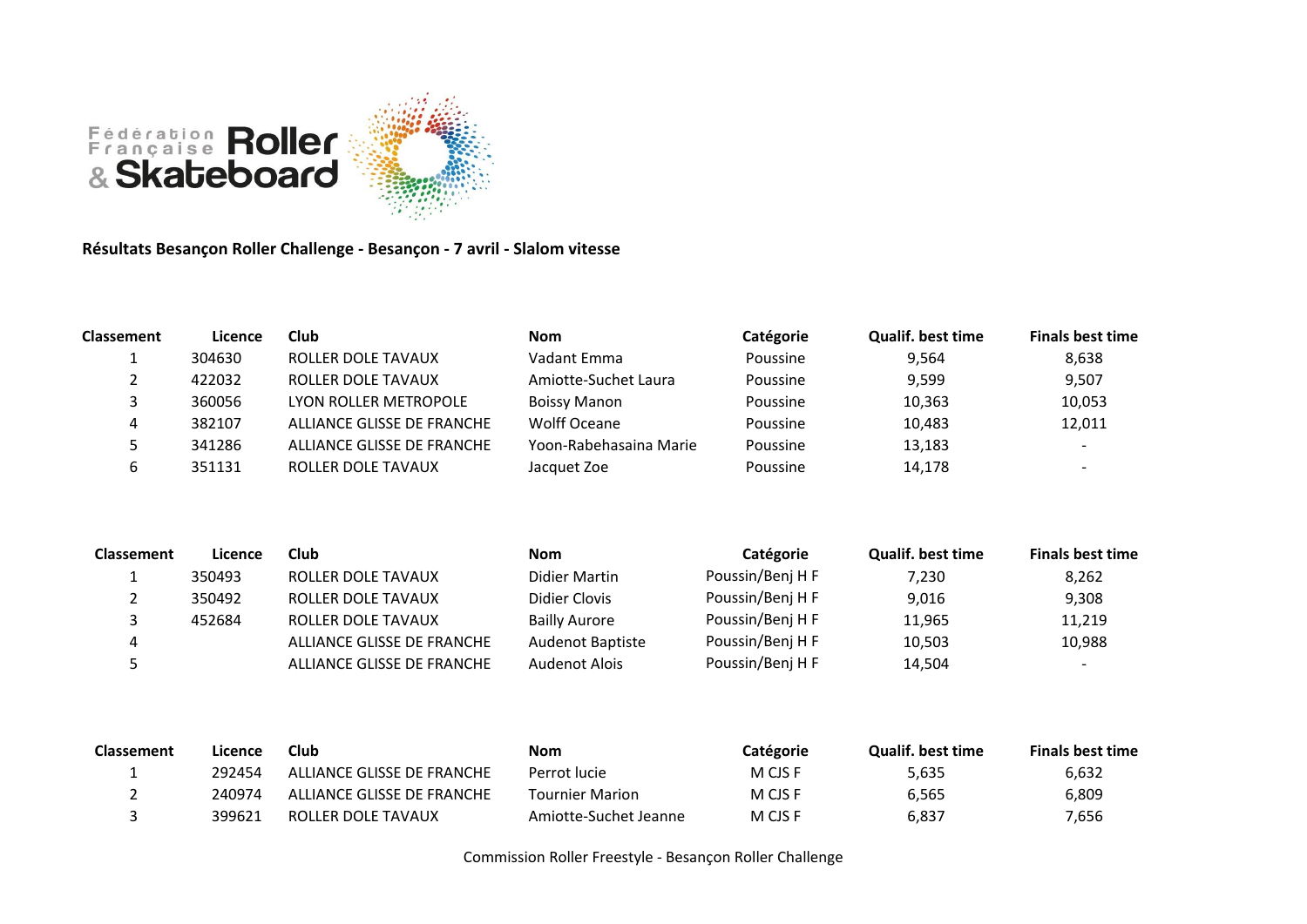|   | 352812 | ALLIANCE GLISSE DE FRANCHE | Panel Jeanne    | M CJS F | 1.101 | 8.743 |
|---|--------|----------------------------|-----------------|---------|-------|-------|
|   | 317086 | ALLIANCE GLISSE DE FRANCHE | Barbier Jeanne  | M CJS F | 7.524 | $-$   |
| 6 | 412802 | ALLIANCE GLISSE DE FRANCHE | Desfete Pauline | M CJS F | 8.702 |       |

| <b>Classement</b> | Licence | Club                       | <b>Nom</b>              | Catégorie | <b>Qualif, best time</b> | <b>Finals best time</b>  |
|-------------------|---------|----------------------------|-------------------------|-----------|--------------------------|--------------------------|
|                   | 24734   | ALLIANCE GLISSE DE FRANCHE | Vu Van Kha Vincent      | M CJS H   | 5,133                    | 5,942                    |
| 2                 | 304631  | ROLLER DOLE TAVAUX         | Vadant Bastien          | M CJS H   | 5,482                    | 6,435                    |
| 3                 | 384307  | ALLIANCE GLISSE DE FRANCHE | <b>Putaud Guillaume</b> | M CJS H   | 6,161                    | 6,446                    |
| 4                 | 247863  | ALLIANCE GLISSE DE FRANCHE | Audenot Samuel          | M CJS H   | 5,853                    | 6,747                    |
| 5.                | 326686  | LYON ROLLER METROPOLE      | <b>Boissy Hugo</b>      | M CJS H   | 6,202                    | 6,835                    |
| 6                 | 351136  | ROLLER DOLE TAVAUX         | Legrand Thibaud         | M CJS H   | 6,418                    | 8,312                    |
| 7                 | 385495  | ALLIANCE GLISSE DE FRANCHE | Michaud Guillaume       | M CJS H   | 6,458                    | 7,254                    |
| 8                 | 342112  | ALLIANCE GLISSE DE FRANCHE | Grosjean Paul           | M CJS H   | 6,826                    | 7,913                    |
| 9                 | 268264  | MAGLISS XS                 | Jankowski Emmanuel      | M CJS H   | 7,308                    | $\overline{\phantom{a}}$ |
| 10                | 322109  | ROLLER DOLE TAVAUX         | Jacquet Thomas          | M CJS H   | 7,780                    |                          |
| 11                | 198834  | ALLIANCE GLISSE DE FRANCHE | Rabehasaina Landy       | M CJS H   | 8,211                    |                          |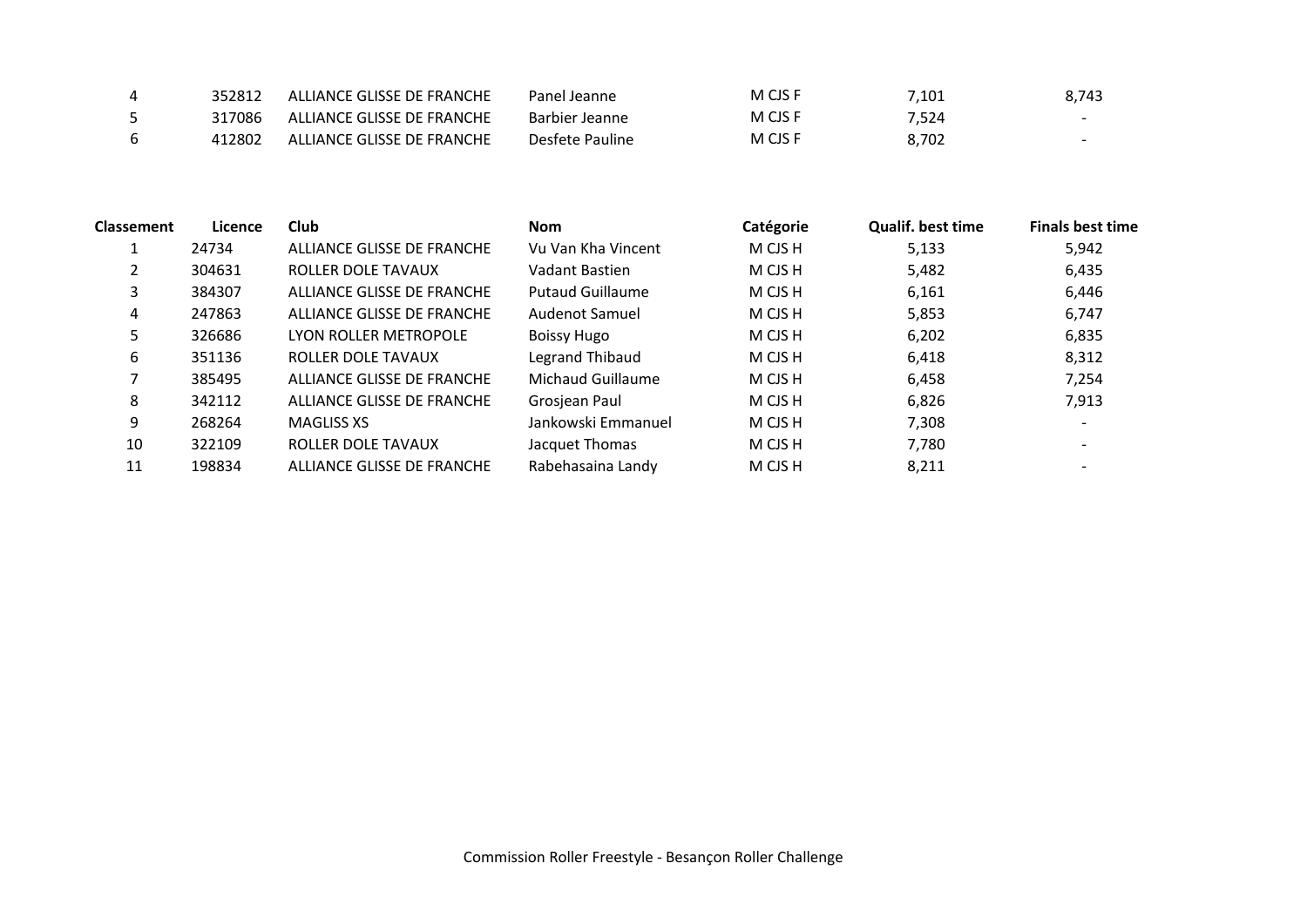

**Résultats Besançon Roller Challenge - Besançon - 7 avril - Slalom classic**

## **Catégorie Poussin/Benjamin F H**

|     |                                            |                      |      | Juge 1 |                   |            |                  |  |       |             | Juge 2       |              | Juge 3      |                   |                  |                  |  | S des |
|-----|--------------------------------------------|----------------------|------|--------|-------------------|------------|------------------|--|-------|-------------|--------------|--------------|-------------|-------------------|------------------|------------------|--|-------|
|     | Place Club                                 | Nom                  | Pén  | Tech   | <b>Art</b>        | Total      | <b>Class</b>     |  | Tech  | <b>IArt</b> | <b>Total</b> | <b>Class</b> | <b>Tech</b> | <b>IArt</b>       | <b>Total</b>     | <b>Class</b>     |  | juges |
|     | <b>ROLLER DOLE TAVAUX</b>                  | Didier Martin        | 2,00 |        | 28,00 33,00 59,00 |            | 1,00             |  |       | 31,00 24,00 | 53,00        | 1,00         |             | 30,00 32,00 60,00 |                  | 1,00             |  | 3,00  |
|     | ROLLER DOLE TAVAUX                         | Didier Clovis        | 3,50 |        | 25,00 28,00 49,50 |            | 2,00             |  |       | 28,00 23,00 | 47,50        | 2,00         |             | 28,00 33,00 57,50 |                  | 2,00             |  | 6,00  |
| 3   | ROLLER DOLE TAVAUX                         | Vadant Emma          | 3,00 |        | 23,00 25,00 45,00 |            | 3,00             |  |       | 23,00 17,00 | 37,00        | 3,00         |             | 24,00 29,00 50,00 |                  | 3,00             |  | 9,00  |
| 4   | ROLLER DOLE TAVAUX                         | Amiotte-Suchet Laura | 0,50 |        | 20,00 15,00 34,50 |            | 4,00             |  |       | 20,00 14,00 | 33,50        | 4,00         |             | 18,00 14,00 31,50 |                  | 6,00             |  | 14,00 |
| 5.  | <b>LYON ROLLER METROPOLE Boissy Manon</b>  |                      | 3,50 |        | 20,00 15,00 31,50 |            | 5,00             |  |       | 21,00 15,00 | 32,50        | 5,00         |             | 20,00 22,00 38,50 |                  | 4,00             |  | 14,00 |
| 6   | ROLLER DOLE TAVAUX                         | <b>Bailly Aurore</b> | 2,00 |        | 17,00 10,00 25,00 |            | 6,00             |  |       | 18,00 10,00 | 26,00        | 7,00         |             | 18,00 18,00 34,00 |                  | 5,00             |  | 18,00 |
|     | ALLIANCE GLISSE DE FRANI Wolff Oceane      |                      | 3,00 | 11,00  |                   | 4,00 12,00 | 9,00             |  |       | 19,00 12,00 | 28,00        | 6,00         | 15,00       |                   | 9,00 21,00       | 7,00             |  | 22,00 |
| 8   | ROLLER DOLE TAVAUX                         | Jacquet Zoe          | 8,00 |        | 17,00 10,00 19,00 |            | 7,00             |  |       | 18,00 11,00 | 21,00        | 8,00         |             | 16,00 11,00 19,00 |                  | 9,00             |  | 24,00 |
| 9.  | ALLIANCE GLISSE DE FRAN Yoon-Rabehasaina M |                      | 0,50 | 10,00  |                   |            | 1,00 10,50 10,00 |  | 15,00 | 6,00        | 20,50        | 9,00         | 13,00       |                   | 7,00 19,50       | 8,00             |  | 27,00 |
| 10. | <b>ROLLER DOLE TAVAUX</b>                  | <b>Prot Emmie</b>    | 8,00 |        | 16,00 11,00 19,00 |            | 7,00             |  | 16,00 | 8,00        |              | 16,00 10,00  | 15,00       |                   |                  | 7,00 14,00 10,00 |  | 27,00 |
| 11  | ALLIANCE GLISSE DE FRAN Audenot Baptiste   |                      | 1,00 | 10.00  |                   |            | 1,00 10,00 11,00 |  | 12,00 | 3,00        |              | 14,00 11,00  | 10,00       |                   | 2,00 11,00 11,00 |                  |  | 33,00 |

## **Catégorie Minime CJS F**

|                                                |      |      | Juge 1            |              |              |             |             | Juge 2       |              |             | Juge 3                       |               |              | S des |  |
|------------------------------------------------|------|------|-------------------|--------------|--------------|-------------|-------------|--------------|--------------|-------------|------------------------------|---------------|--------------|-------|--|
| Place Club<br>Nom                              | Pén  | Tech | <b>IArt</b>       | <b>Total</b> | <b>Class</b> | <b>Tech</b> | <b>IArt</b> | <b>Total</b> | <b>Class</b> | <b>Tech</b> | <b>IArt</b>                  | <b>ITotal</b> | <b>Class</b> | juges |  |
| ALLIANCE GLISSE DE FRAN(Peraud lucie           | 1,00 |      | 35,00 38,00 72,00 |              | 1,00         |             | 34,00 34,00 | 67,001       | 1,00         |             | $ 40,00 $ 45,00 <b>84,00</b> |               | 1,00         | 3,00  |  |
| <b>ALLIANCE GLISSE DE FRAN Tournier Marion</b> | 3,00 |      | 35,00 39,00 71,00 |              | 2,00         |             | 32,00 33,00 | 62.001       | 2,00         |             | 38,00 46,00 81,00            |               | 2.00         | 6,00  |  |
| ALLIANCE GLISSE DE FRAN(Deschamps Lucie        | 0,50 |      | 33.00 37.00 69.50 |              | 3,00         |             | 30,00 31,00 | 60,50        | 3,00         |             | 27,00 35,00 61,50            |               | 4,00         | 10,00 |  |
| ALLIANCE GLISSE DE FRAN(Panel Jeanne           | 1,50 |      | 20,00 22,00 40,50 |              | 5,00         |             | 28,00 20,00 | 46.50        | 5,00         |             | 30,00 34,00 62,50            |               | 3,00         | 13,00 |  |

Commission Roller Freestyle - Besançon Roller Challenge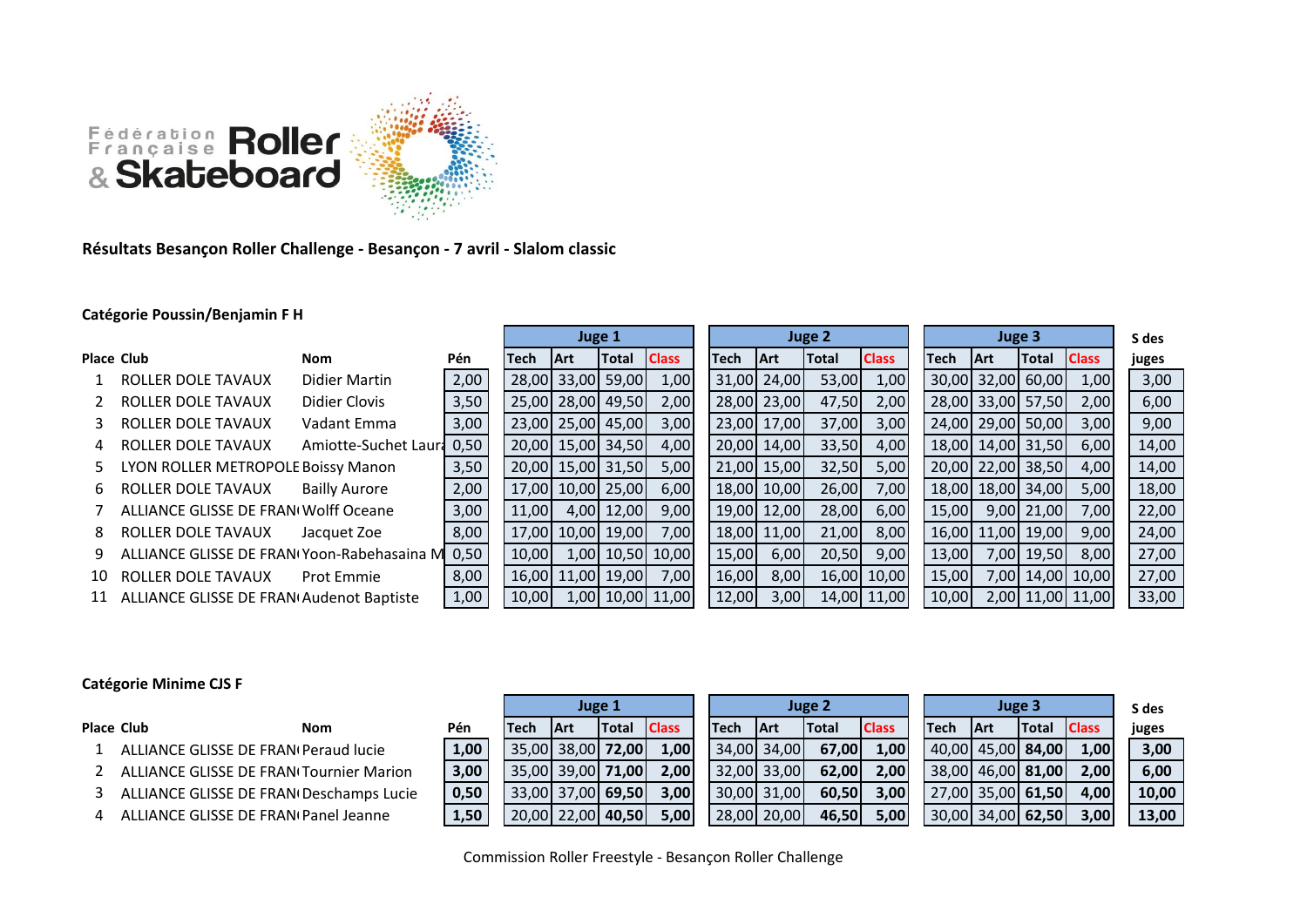- 
- 

| ALLIANCE GLISSE DE FRAN(Desfete Pauline  |                     | .00 <sub>1</sub> | 20.00 21.00 40.00            | 6.00 |        | $24,00$ 17,00 | 40.00        | 6,00 |       | 28,00 28,00 55,00    | 5.00  | 17,00 |
|------------------------------------------|---------------------|------------------|------------------------------|------|--------|---------------|--------------|------|-------|----------------------|-------|-------|
| 6 ALLIANCE GLISSE DE FRAN Barbier Jeanne |                     | 2.50             | 19.001 19.001 <b>35.50</b> L | 7,00 |        | 26,00 25,00   | 48.50        | 4.00 |       | 24.001 13.001 34.501 | 6.00  | 17.00 |
| ROLLER DOLE TAVAUX                       | Amiotte-Suchet Jean | 0.00             | $21.00$ 20.00 <b>41.00</b>   | 4.00 |        | $19,00$ 13,00 | 32.00        | 7.00 |       | 20.00 10.00 30.00    | 7.001 | 18.00 |
| ROLLER DOLE TAVAUX                       | Legrand Amandine    | 00.1             | 16.00 11.00 26.00            | 8,00 | 15,001 | 8,00          | <b>22.00</b> | 8,00 | 16,00 | 8,00 23,00           | 8.00  | 24,00 |

## **Catégorie CJS H**

|                   |                                                 |                    |      |       | Juge 1      |              |              | Juge 2 |             |       |              | Juge 3 |             |              |              | S des |
|-------------------|-------------------------------------------------|--------------------|------|-------|-------------|--------------|--------------|--------|-------------|-------|--------------|--------|-------------|--------------|--------------|-------|
| <b>Place Club</b> |                                                 | Nom                | Pén  | Tech  | <b>IArt</b> | <b>Total</b> | <b>Class</b> | Tech   | <b>IArt</b> | Total | <b>Class</b> | Tech   | <b>IArt</b> | <b>Total</b> | <b>Class</b> | juges |
|                   | ALLIANCE GLISSE DE FRAN(Vu Van Kha Vincent      |                    | 2,00 | 55,00 | 61,00       | 114,00       | 1,00         | 43,00  | 47,00       | 88,00 | 1,00         | 50,00  |             | 58,00 106,00 | 1,00         | 3,00  |
|                   | <b>ALLIANCE GLISSE DE FRAN Putaud Guillaume</b> |                    | 2,50 | 35,00 | 34,00       | 66,50        | 2,00         | 33,00  | 26,00       | 56,50 | 2,00         | 38,00  | 38,00       | 73,50        | 2,00         | 6,00  |
|                   | <b>MAGLISS XS</b>                               | Jankowski Emmanuel | 3,50 | 33,00 | 33,00       | 62,50        | 3,00         | 26,00  | 21,00       | 43,50 | 3,00         | 30,00  | 36,00       | 62,50        | 4,00         | 10,00 |
| 4                 | ALLIANCE GLISSE DE FRAN Rabehasaina Landy       |                    | 2,50 | 25,00 | 27,00       | 49,50        | 4,00         | 26,00  | 18,00       | 41,50 | 4,00         | 30,00  | 38,00       | 65,50        | 3,00         | 11,00 |
| 5.                | ALLIANCE GLISSE DE FRAN Grosjean Paul           |                    | 0,50 | 24,00 | 23,00       | 46,50        | 5,00         | 24,00  | 18,00       | 41,50 | 4,00         | 30,00  | 32,00       | 61,50        | 5,00         | 14,00 |
| 6.                | <b>ALLIANCE GLISSE DE FRAN(Audenot Samuel)</b>  |                    | 1,50 | 21,00 | 23,00       | 42,50        | 7,00         | 21,00  | 15,00       | 34,50 | 8,00         | 27,00  | 31,00       | 56,50        | 6,00         | 21,00 |
|                   | LYON ROLLER METROPOLE Boissy Hugo               |                    | 1,00 | 23,00 | 21,00       | 43,00        | 6,00         | 23,00  | 17,00       | 39,00 | 7,00         | 27,00  | 19,00       | 45,00        | 8,00         | 21,00 |
| 8                 | <b>ROLLER DOLE TAVAUX</b>                       | Vadant Bastien     | 1,50 | 21,00 | 19,00       | 38,50        | 8,00         | 20,00  | 13,00       | 31,50 | 9,00         | 24,00  | 24,00       | 46,50        | 7,00         | 24,00 |
| 9.                | ROLLER DOLE TAVAUX                              | Jacquet Thomas     | 3,00 | 20,00 | 14,00       | 31,00        | 9,00         | 25,00  | 18,00       | 40,00 | 6,00         | 22,00  | 14,00       | 33,00        | 9,00         | 24,00 |
| 10                | ROLLER DOLE TAVAUX                              | Legrand Thibaud    | 3,50 | 20,00 | 14,00       | 30,50        | 10,00        | 21,00  | 14,00       | 31,50 | 9,00         | 22,00  | 14,00       | 32,50        | 10,00        | 29,00 |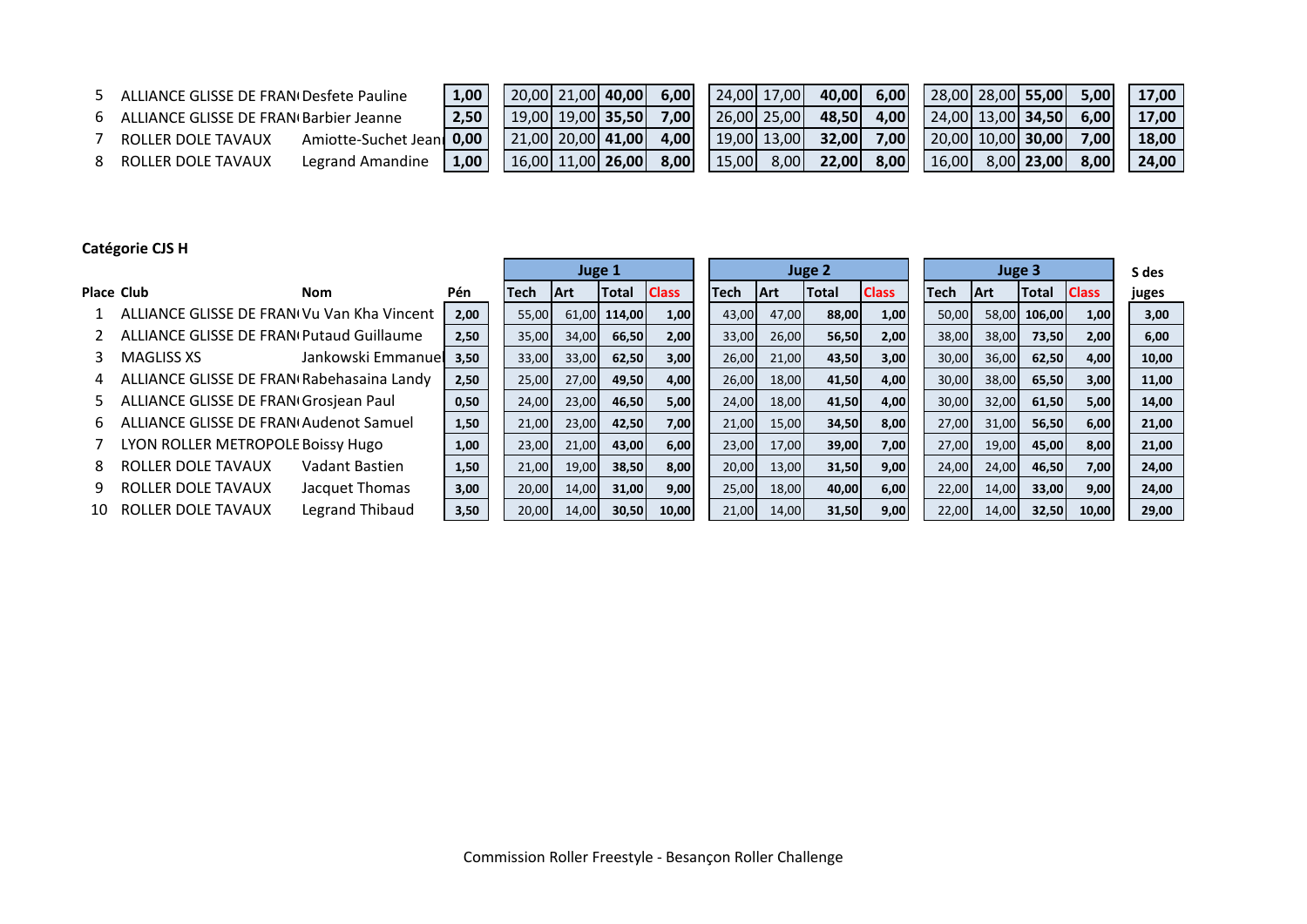

**Résultats Besançon Roller Challenge - Besançon - 7 avril - Hauteur pure**

| <b>Classement</b> | Licence | Club                                          | <b>Nom</b>          | Catégorie     | <b>Meilleur saut</b> |
|-------------------|---------|-----------------------------------------------|---------------------|---------------|----------------------|
|                   | 320806  | ALLIANCE GLISSE DE FRANCHE CI Mairot Constant |                     | Pous/Benj F H | 85                   |
| $\mathbf{2}$      |         | ALLIANCE GLISSE DE FRANCHE CIAudenot Baptiste |                     | Pous/Benj F H | 70                   |
| 3                 | 350492  | ROLLER DOLE TAVAUX                            | Didier Clovis       | Pous/Benj F H | 65                   |
| 4                 | 350493  | ROLLER DOLE TAVAUX                            | Didier Martin       | Pous/Benj F H | 60                   |
| 5                 | 360056  | LYON ROLLER METROPOLE                         | <b>Boissy Manon</b> | Pous/Benj F H | 50                   |

| <b>Classement</b> | Licence | Club                                            | <b>Nom</b>             | Catégorie | <b>Meilleur saut</b> |
|-------------------|---------|-------------------------------------------------|------------------------|-----------|----------------------|
|                   | 24734   | ALLIANCE GLISSE DE FRANCHE CIVU Van Kha Vincent |                        | M CJS H   | 135                  |
| 2                 | 385495  | ALLIANCE GLISSE DE FRANCHE CI Michaud Guillaume |                        | M CJS H   | 130                  |
| 3                 | 326686  | LYON ROLLER METROPOLE                           | <b>Boissy Hugo</b>     | M CJS H   | 110                  |
| 4                 | 351136  | ROLLER DOLE TAVAUX                              | <b>Legrand Thibaud</b> | M CJS H   | 100                  |
| 5                 | 304631  | ROLLER DOLE TAVAUX                              | Vadant Bastien         | M CJS H   | 95                   |
| 6                 | 198834  | ALLIANCE GLISSE DE FRANCHE CIRabehasaina Landy  |                        | M CJS H   | 90                   |
|                   | 322109  | ROLLER DOLE TAVAUX                              | Jacquet Thomas         | M CJS H   | 80                   |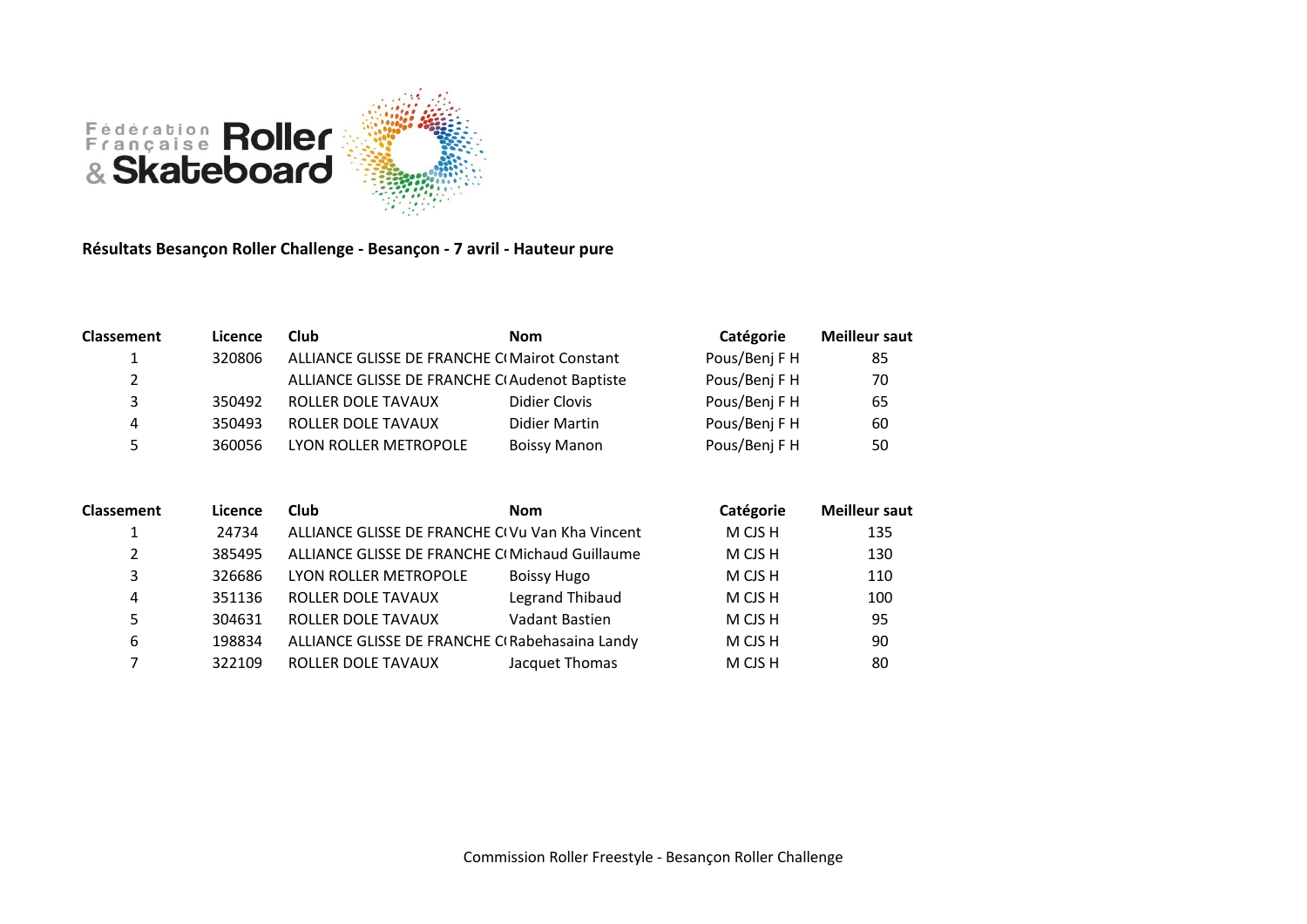

**Résultats Besançon Roller Challenge - Besançon - 7 avril - Saut en longueur**

| <b>Classement</b> | <b>Club</b>                                          | <b>Nom</b>           | Catégorie     |
|-------------------|------------------------------------------------------|----------------------|---------------|
| 1                 | ALLIANCE GLISSE DE FRANCHE CO Mairot Constant        |                      | Pous/Benj F H |
| 2                 | ROLLER DOLE TAVAUX                                   | Didier Clovis        | Pous/Benj F H |
| 3                 | ALLIANCE GLISSE DE FRANCHE CO Audenot Baptiste       |                      | Pous/Benj F H |
| 4                 | ALLIANCE GLISSE DE FRANCHE CO Audenot Alois          |                      | Pous/Benj F H |
| 5                 | ROLLER DOLE TAVAUX                                   | Didier Martin        | Pous/Benj F H |
| 6                 | ROLLER DOLE TAVAUX                                   | Jacquet Zoe          | Pous/Benj F H |
| 7                 | LYON ROLLER METROPOLE                                | <b>Boissid Manon</b> | Pous/Benj F H |
| 8                 | ALLIANCE GLISSE DE FRANCHE CO Yoon-Rabehasaina Marie |                      | Pous/Benj F H |

| <b>Classement</b> | <b>Club</b>                                     | <b>Nom</b>     | Catégorie |
|-------------------|-------------------------------------------------|----------------|-----------|
| 1                 | ALLIANCE GLISSE DE FRANCHE CO Michaud Guillaume |                | MCFH      |
| $\mathcal{L}$     | LYON ROLLER METROPOLE                           | Boissy Hugo    | MCFH      |
| 3                 | ROLLER DOLE TAVAUX                              | Vadant Bastien | MCFH      |
| 4                 | ALLIANCE GLISSE DE FRANCHE CO Perrot lucie      |                | MCFH      |
| 5                 | ROLLER DOLE TAVAUX                              | Jacquet Thomas | MCFH      |
| 6                 | ALLIANCE GLISSE DE FRANCHE CO Barbier Jeanne    |                | MCFH      |

| <b>Classement</b> | Club                                           | Nom | Catégorie |
|-------------------|------------------------------------------------|-----|-----------|
|                   | ALLIANCE GLISSE DE FRANCHE CO Putaud Guillaume |     | MCFH      |